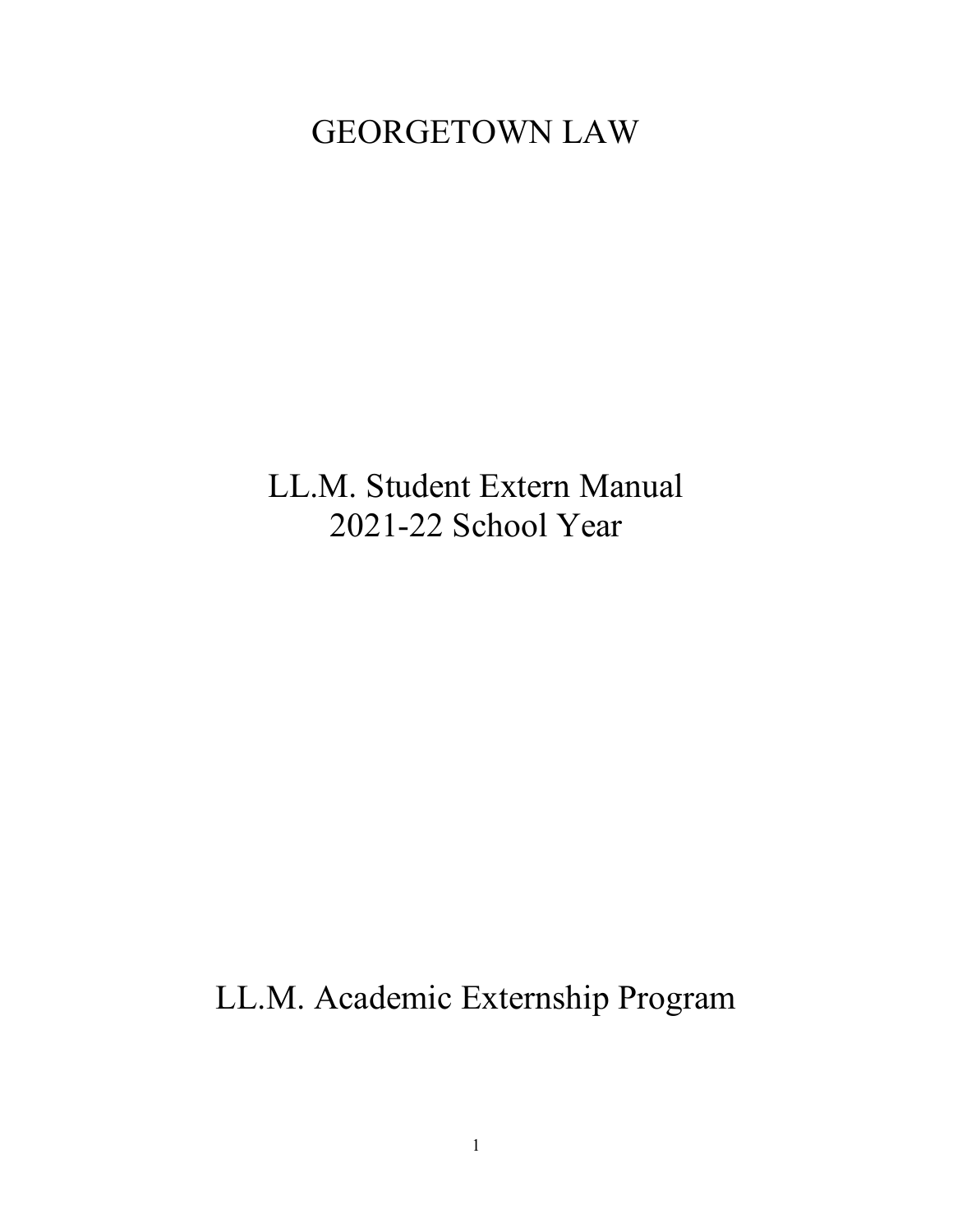Dear LL.M. Externship Student:

Welcome to the Georgetown University Law Center LL.M. Academic Externship Program! The LL.M. Academic Externship Program provides LL.M. students with the opportunity to get practical legal experience in a variety of settings – including international organizations, government agencies, congressional offices on Capitol Hill, law firms, accounting firms, and non-profit organizations – in exchange for academic credit. For the past eighteen years, Georgetown Law LL.M. students have participated in and benefited from this program, gaining hands on legal experience to complement their educational coursework. We hope you will find your externship experience just as valuable.

This manual provides you with all the information you need to know about the requirements of the program and how to find and secure an externship position. It also contains tips on how to make the most of your externship experience as well as a list of *Frequently Asked Questions* that we compiled from questions students have asked over the years. If, after reading this manual, you have any remaining questions about the externship program, please email Molly Jackson at jacksonm@georgetown.edu.

 $MISQakso$ <br>
Molly Jackson<br>
Director of LL.M. Externship Program<br>
Assistant Director, Officers

Assistant Director, Office of Graduate Careers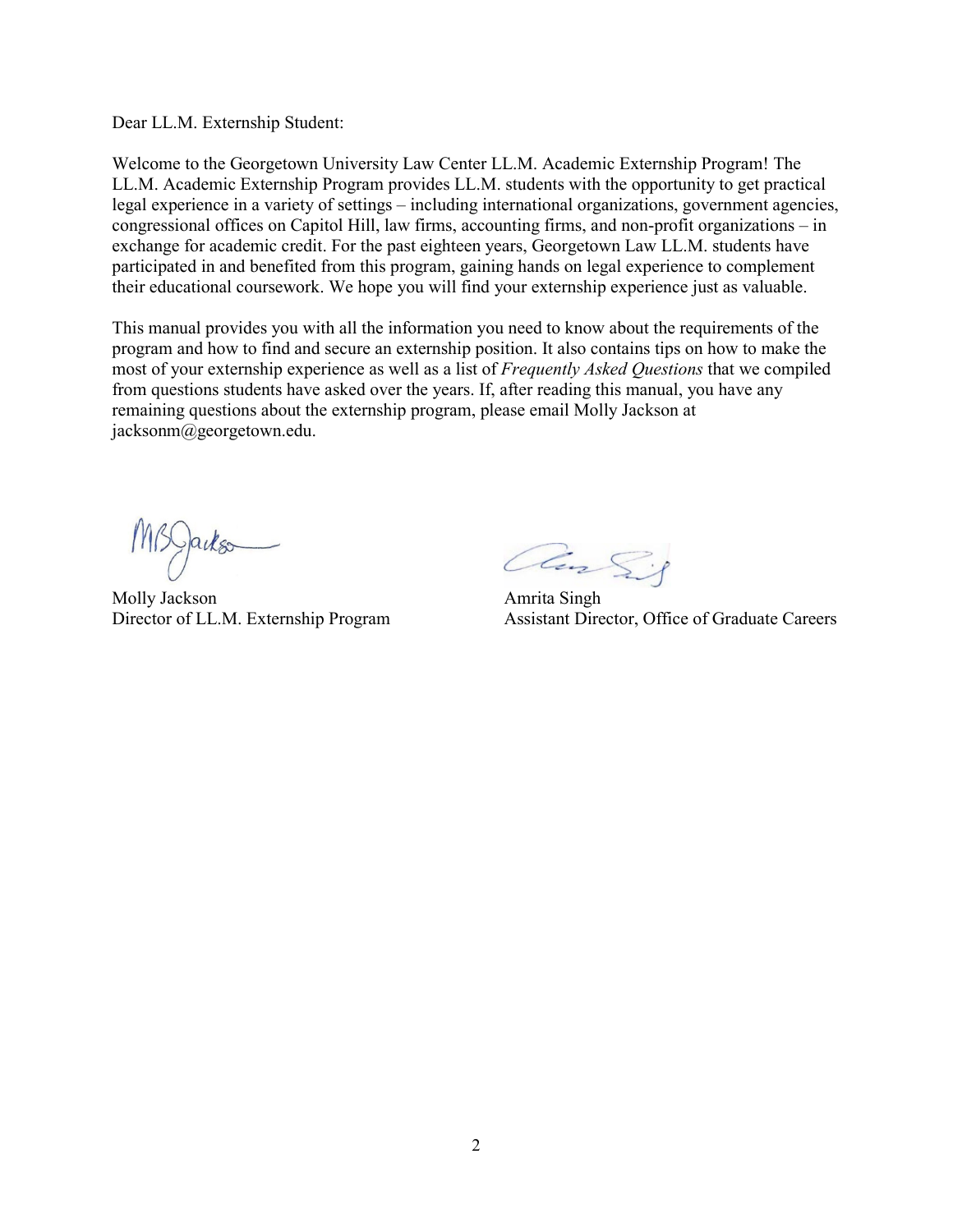# Table of Contents

| III. HOW TO ENROLL IN THE EXTERNSHIP PROGRAM 7    |
|---------------------------------------------------|
|                                                   |
|                                                   |
|                                                   |
|                                                   |
|                                                   |
| V. TIPS FOR A SUCCESSFUL LAW SCHOOL EXTERNSHIP  8 |
|                                                   |
|                                                   |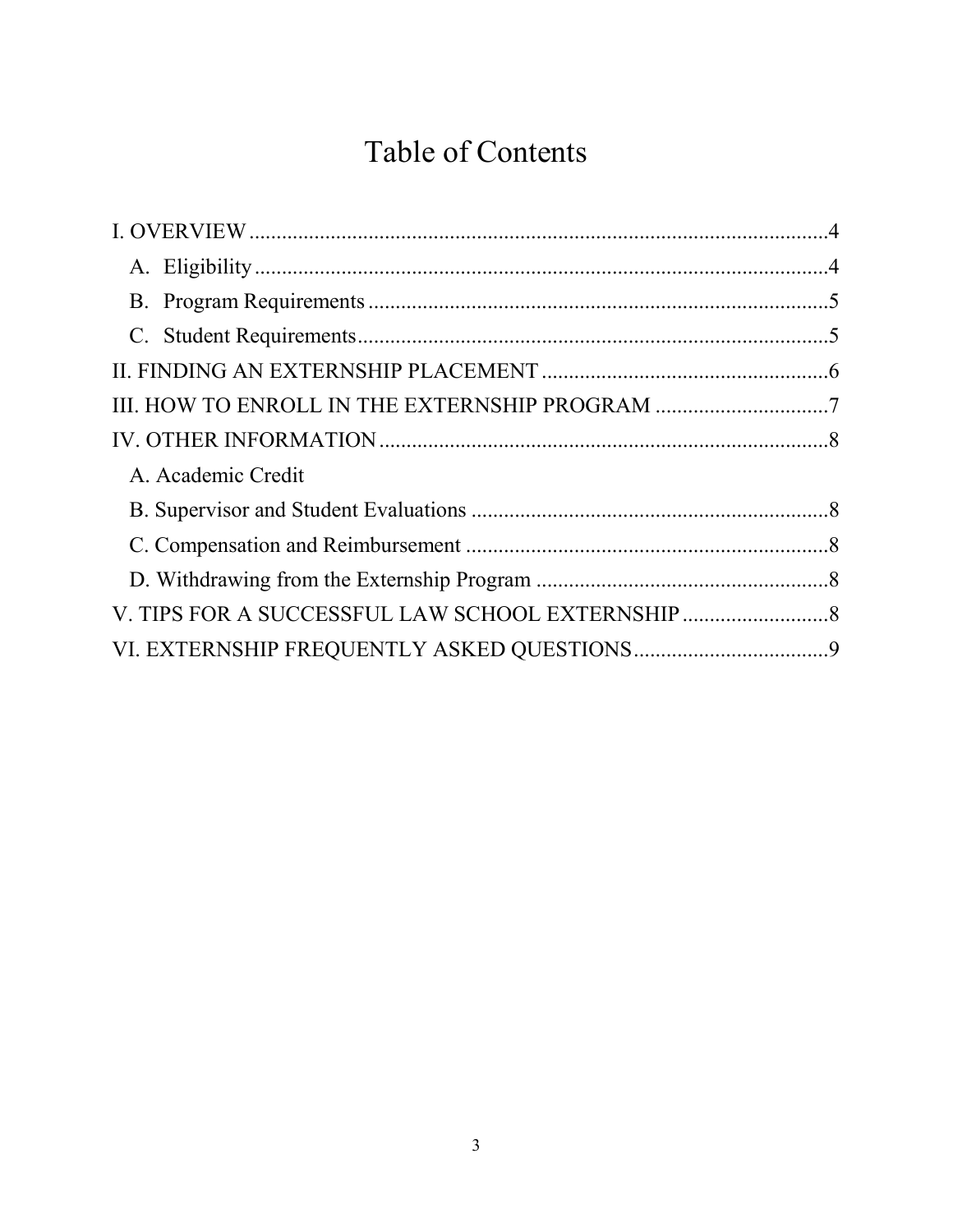# <span id="page-3-0"></span>**I. OVERVIEW**

An externship is an experience which allows students to receive academic credit for unpaid work that is law-related. On average, students work about 12 to 16 hours per week during the semester under the direct supervision of an attorney and receive two academic credits for the experience. A total of 169 students completed an externship in the 2019-2020 academic year; 43 students in the Fall, 126 students in the Spring.

# <span id="page-3-1"></span>**A. Eligibility**

All LL.M. students are permitted to complete **one** externship for two academic credits during their LL.M. program, unless otherwise specified<sup>[1](#page-3-2)</sup>

U.S.-Trained LL.M. Students

- Students who start the LL.M. program in the Fall can complete an externship in the Fall or Spring semester
- Students who start the LL.M. program in the Spring can complete an externship in the Spring, Summer or the following Fall, as long as the externship is completed prior to graduation.

Foreign-trained LL.M. Students

- Foreign-Trained LL.M. students can only complete an externship in the second semester of the full-time LL.M. program, unless they are in the Two-Year LL.M. program or the parttime LL.M. program (see below), or have the permission of the Externship Director.
- Two-Year LL.M. students can complete an externship in any semester following the completion of their first year; in the Summer after their first year or in the Fall or Spring semester during the second year of their program.
- Part-time foreign-trained LL.M. students may complete an externship beginning in the second semester of their degree program.

M.L.T. Students

• M.L.T. students may complete one externship during their M.L.T. program after completing 12 credits.

JD/LL.M. Students

• J.D./LL.M. students may complete one externship during their LL.M. program even if they completed an externship during their J.D. program.

Executive/Online LL.M. Students

- Executive/Online LL.M. students are permitted to complete one externship during their LL.M. program.
- Executive/Online LL.M. students who live outside the Washington, D.C. metropolitan area are permitted to complete an externship local to them, as long as it meets all of the other externship program requirements.

<span id="page-3-2"></span> $\overline{a}$ <sup>1</sup> Check with your LL.M. program director if you are interested in doing more than one externship.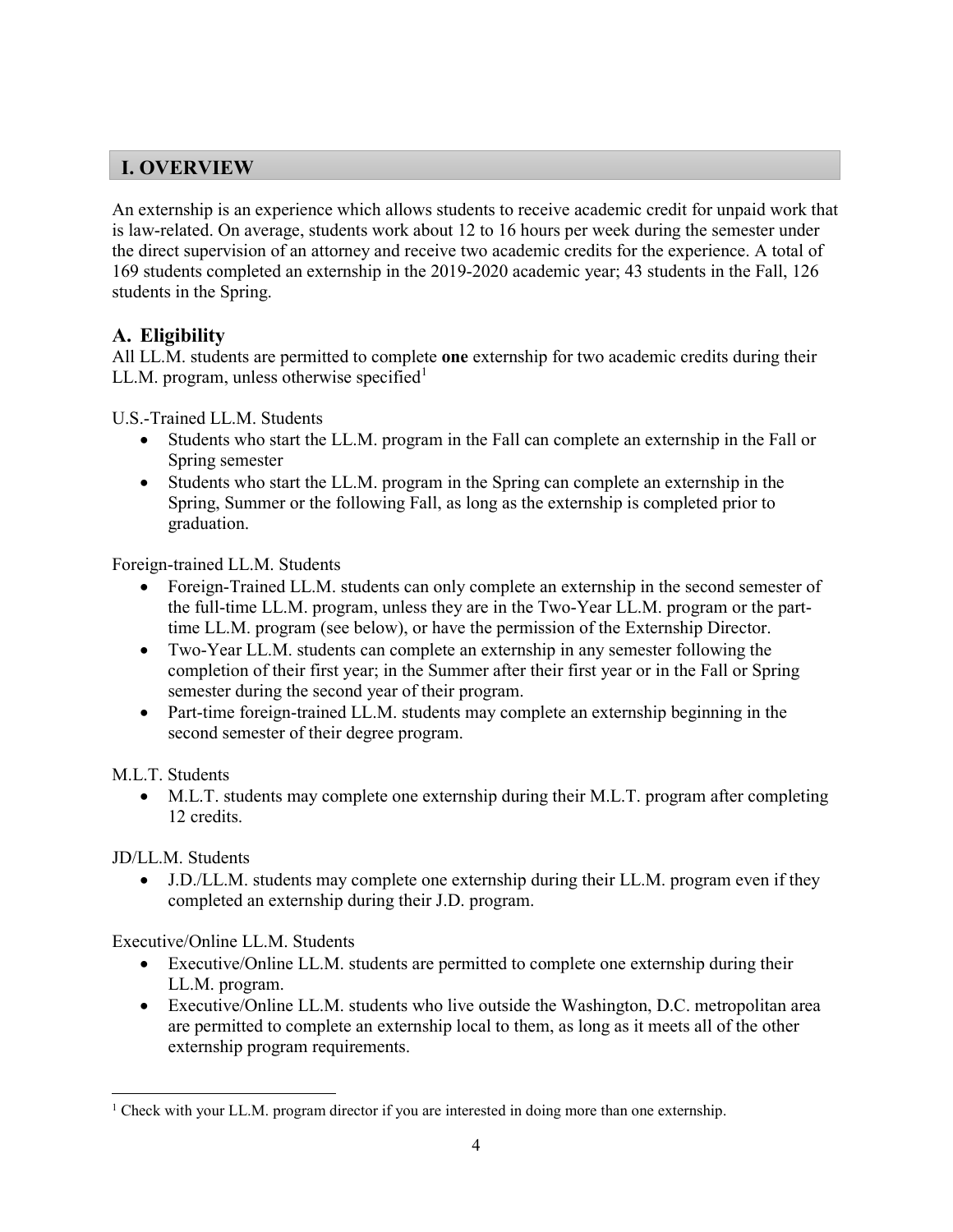# <span id="page-4-0"></span>**B. Program Requirements**

# **All externships must be:**

- Legal in nature the work must be substantive, law-related and require someone with a legal background;
- Unpaid;
- Under the direct supervision of an attorney;
- A new experience; students cannot receive credit if they have already worked or interned for the same organization prior to the externship;
- For a minimum of 10 but no more than 20 hours per week for at least 11 weeks, for the Fall and Spring semesters. Most students participating in the program average 12-16 hours per week. Students are strongly encouraged to speak to their externship supervisor at the beginning of their externship to establish the expected hourly commitment from the student ;
	- o For the Summer, LL.M. students are permitted to work 40 hours per week. Students must work a minimum of 6 weeks, working at least 10 hours a week. Students must complete at least 110 hours over the course of the Summer.
- In the Washington, D.C. metropolitan area and at the organization's location.<sup>[2](#page-4-2)</sup> Students are NOT permitted to telework/work remotely; and
	- o **NOTE: For the Fall 2021 semester this requirement is waived and all students may extern virtually/remotely for an organization in the United States or abroad as long as all other requirements are met. The Law Center has not determined if this requirement will also be waived for Spring 2022.**
- Secured by the semester add/drop deadline.

# <span id="page-4-1"></span>**C. Student Requirements**

l

**To complete an externship and receive academic credit, students are required to:**

- Submit an [LL.M. Externship Application Form](https://docs.google.com/forms/d/e/1FAIpQLSdNa00uZ4gg-b24fqZouStSVL37sb27P2R_LTQtiRxtEFOSiA/viewform) before the add/drop deadline;
- Have their externship supervisor complete and sign the [Supervision Agreement Form](https://www.law.georgetown.edu/wp-content/uploads/2021/08/Supervision-Agreement-for-Externship-Field-Supervisors-2021-2022.pdf) before the add/drop deadline;
- Attend a mandatory orientation session that will take place the first week of classes;
- Submit the Externship Goals form;
- Submit a [weekly time](https://docs.google.com/a/georgetown.edu/forms/d/e/1FAIpQLScdadwBdri2GKzIAftx1620U0Ajo2fx4cdtbrydJG00yPjLxw/viewform) sheet and journal. LL.M. students must keep a weekly time sheet that confirms the number of hours the student has worked and generally describes the nature of the work performed without disclosing any confidential information. The time sheet must be submitted to Molly Jackson by close of business on the Monday following the work week. A link for the time sheet/journal document can be found [on the website.](https://www.law.georgetown.edu/experiential-learning/externships/for-ll-m-students/requirements-application-procedures-documents/)
- Write a reflection paper. At the end of the semester, students are required to submit a 5-10 page paper reflecting on the externship experience. A hard copy of the paper should be submitted to Molly Jackson in the Office of Graduate & International Programs, or emailed to Molly Jackson at [jacksonm@georgetown.edu.](mailto:jacksonm@georgetown.edu)
- Attend a mandatory exit class that will take place the final week of classes.

<span id="page-4-2"></span><sup>2</sup> Executive/Online LL.M. students who live outside the Washington, D.C. metropolitan area are permitted to do an externship where they live, as long as it meets all the other externship program requirements.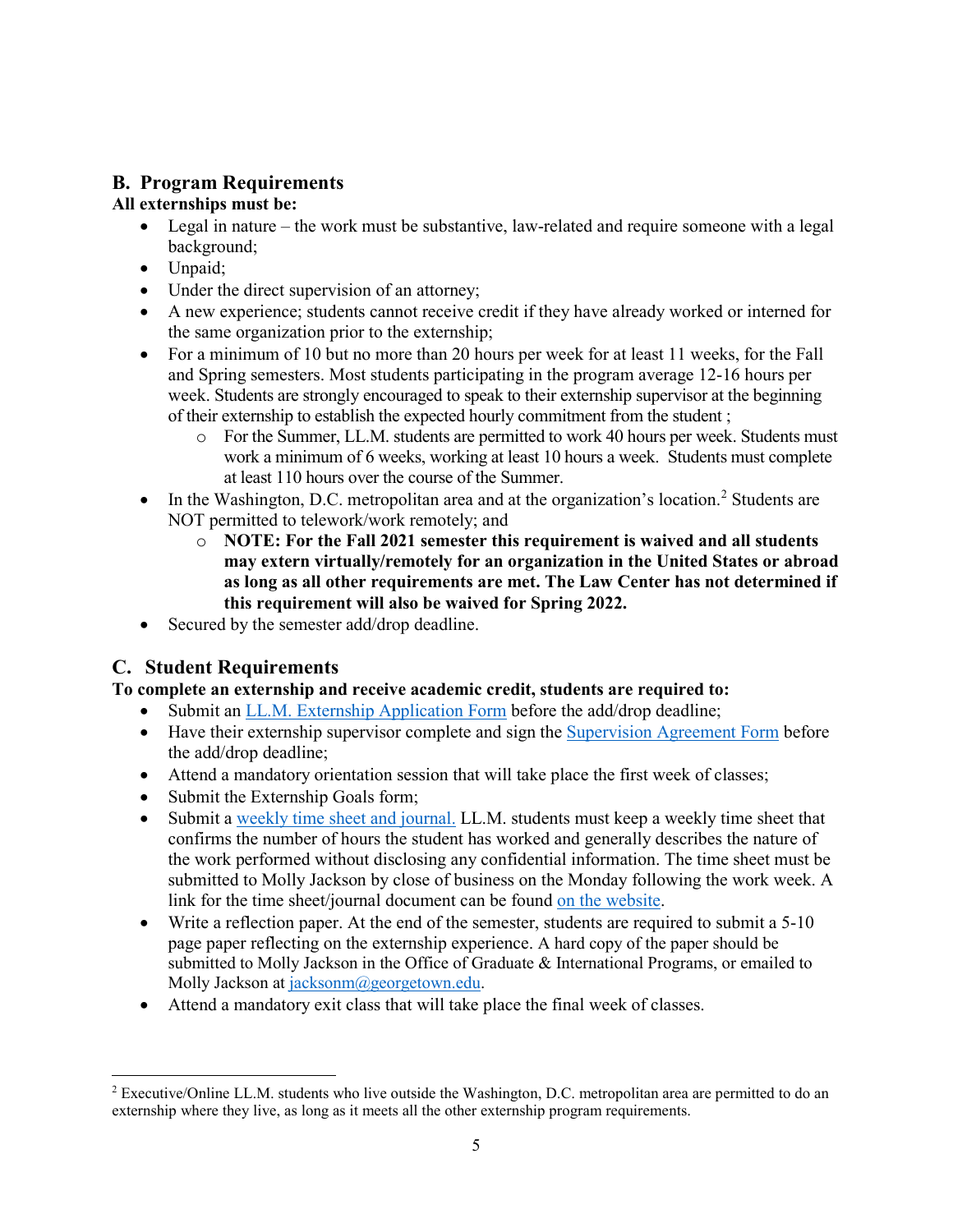# <span id="page-5-0"></span>**II. FINDING AN EXTERNSHIP PLACEMENT**

LL.M. students complete their externships in a variety of settings, including government agencies, non-governmental organizations (NGOs), private corporations, law firms, and accounting firms, among others. Students are responsible for securing their own placements.

# **Pre-Approved Externship Database via TIP Symplicity**

- The Office of Graduate Careers [maintains a](https://www.law.georgetown.edu/academics/academic-programs/graduate-programs/careers/graduate-connections/Externships/view-externships.cfm) **Pre-Approved Externship Database** of opportunities for externships with position descriptions, contact information and application deadlines in [TIP Symplicity](https://law-tip-csm.symplicity.com/students/) (this is different than Georgetown Law's Symplicity – the Law Center's online jobs database). The organizations in the Externship Database have hosted an LL.M. extern in the past, or have agreed to the requirements of hosting an extern and are interested in receiving application materials from students.
- Organizations in the Pre-Approved Externship Database are not required to offer a student an externship position. They will evaluate and select externs based on their own needs and hiring criteria.
- Students are permitted to apply to as many organizations in the Pre-Approved Externship Database that interest them.
- Once a student has accepted an offer to extern at an organization, that student **must** withdraw his or her applications at all other organizations where s/he has applied.<sup>[3](#page-5-1)</sup>
- Organizations in the Pre-Approved Externship Database generally require students to apply with a resume, cover letter, and writing sample.

# **Student Initiated Placement (SIP)**

- Students can find and secure externships at organizations not listed in the Pre-Approved Externship Database. Some useful resources for finding an externship on your own include: Georgetown Law [Symplicity](https://law-georgetown-csm.symplicity.com/students/?signin_tab=0) - the Law Center's online jobs database, [PSJD](https://www.psjd.org/) , [Idealist,](https://www.idealist.org/en/?type=INTERNSHIP) [USAJOBS,](https://www.usajobs.gov/Help/faq/search/internships/) and [The University of Arizona Government Honors and Internship Handbook](https://www.law.georgetown.edu/your-life-career/career-exploration-professional-development/for-jd-students/job-search-toolkit/find-jobs-and-research-employers/government/)  [and the companion University of AZ Public Policy Handbook.](https://www.law.georgetown.edu/your-life-career/career-exploration-professional-development/for-jd-students/job-search-toolkit/find-jobs-and-research-employers/government/) Many students have also been able to find externship opportunities through their own networking with professors, alumni, and legal professionals.
- Students who find an externship that is not in the Pre-Approved Externship Database must submit a Student Initiated Placement [\(SIP\) Approval Request Form.](https://www.law.georgetown.edu/experiential-learning/externships/for-ll-m-students/requirements-application-procedures-documents/sip-approval-request-form-2/) Students should submit the SIP Approval Request Form as soon as they begin to communicate with an organization about an externship position to allow us to verify that the position will meet all of the program requirements. The SIP Approval Request Form should be emailed to Molly Jackson, [jacksonm@georgetown.edu.](mailto:jacksonm@georgetown.edu)

# **Externship Evaluations**

l

The Office of Graduate Careers compiles the externship evaluations from past LL.M. students who have completed an externship, and who have given permission for their evaluations to be made

<span id="page-5-1"></span><sup>3</sup> **Please note that it isin violation of the policiesin the Student [Handbook](http://www.law.georgetown.edu/campus-services/registrar/handbook/upload/2015-2016-Student-Handbook-08-17-15.pdf) regarding student conduct in the job search process for a student to continue to interview with other employers after a student has accepted an offer to extern with an employer.**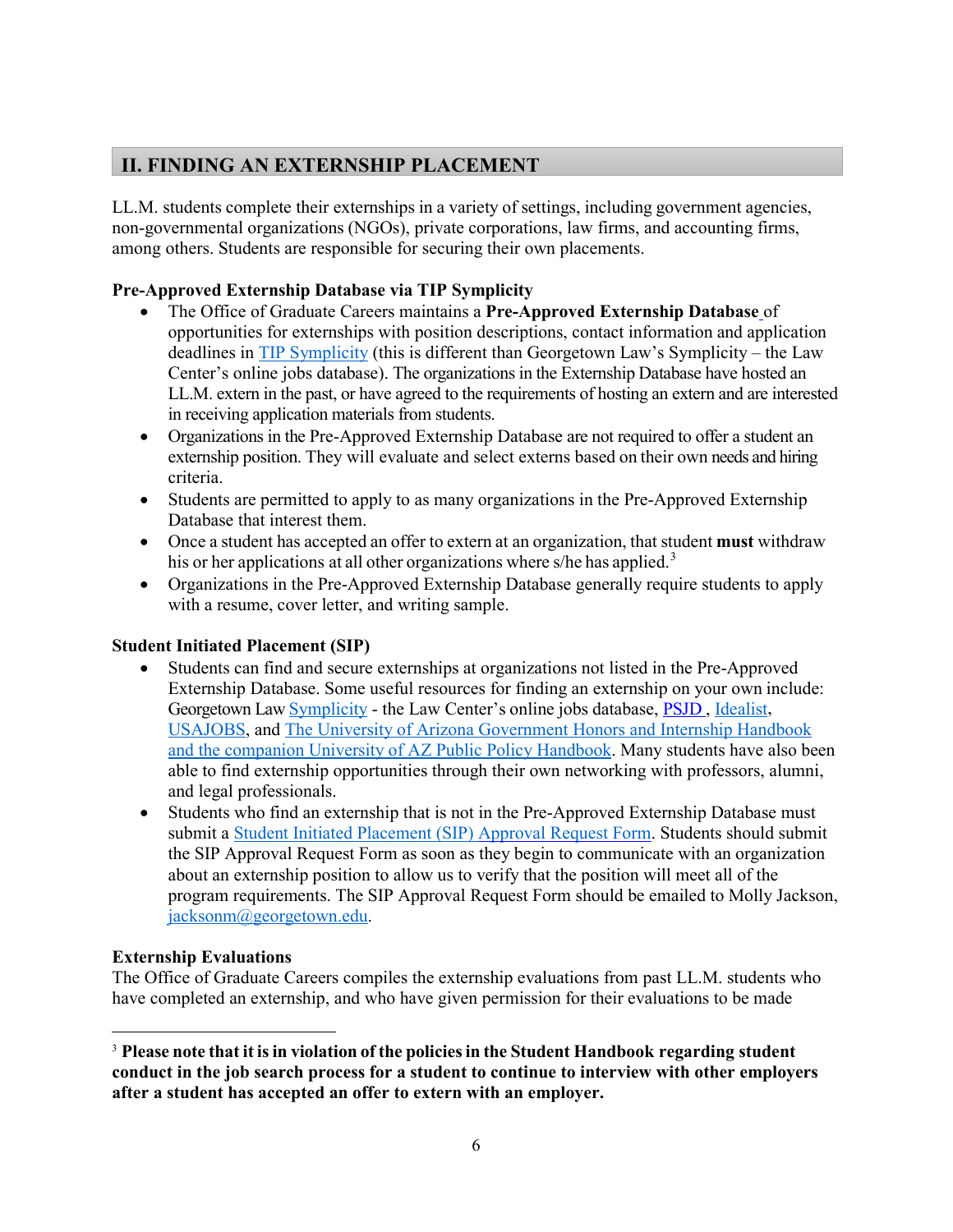available to students. [These evaluations](https://georgetown.app.box.com/folder/78725564989) can be read by current students and provide valuable information about the application and interview process as well as the externship experience.

# <span id="page-6-0"></span>**III. HOW TO ENROLL IN THE EXTERNSHIP PROGRAM**

- 1. Secure an externship positon. Once a student has accepted an offer to extern at an organization, that student must withdraw his or her applications at all other organizations where s/he has applied and the student may not change their externship placement.
- 2. After accepting an externship offer, students must complete the [LL.M. Externship](https://docs.google.com/a/georgetown.edu/forms/d/e/1FAIpQLSdNa00uZ4gg-b24fqZouStSVL37sb27P2R_LTQtiRxtEFOSiA/viewform?usp=send_form)  [Application Form.](https://docs.google.com/a/georgetown.edu/forms/d/e/1FAIpQLSdNa00uZ4gg-b24fqZouStSVL37sb27P2R_LTQtiRxtEFOSiA/viewform?usp=send_form)
- 3. Students must also send their externship supervisor the [Supervision Agreement Form](https://www.law.georgetown.edu/wp-content/uploads/2020/09/Supervision-Agreement-for-Externship-Field-Supervisors-2020-2021.pdf) for the supervisor to complete and return to Molly Jackson.
- 4. Students on an F-1 visa must apply for Curricular Practical Training (CPT), and have their CPT approved BEFORE starting an externship. F-1 visa holders will need to submit three documents to [lawcentervisa@georgetown.edu:](mailto:lawcentervisa@georgetown.edu) the CPT Request Form, their I-94 record, and a copy of a completed Externship Supervision Agreement (signed by the externship supervisor). Please contact [lawcentervisa@georgetown.edu](mailto:lawcentervisa@georgetown.edu) for further information about the CPT application process.
- 5. **Students cannot register for an externship in MyAccess.** Once a student has secured an externship and has submitted the [LL.M. Externship Application Form](https://docs.google.com/forms/d/139vcqM4N1pF3IblNJUI1Cxy-ByunidXQWlpkmmg8TNg/viewform?c=0&w=1) and the Supervision [Agreement Form,](https://www.law.georgetown.edu/wp-content/uploads/2020/09/Supervision-Agreement-for-Externship-Field-Supervisors-2020-2021.pdf) Molly Jackson will contact the Registrar's Office to add the two credits to a student's schedule. **Students are not able to add the credits to their own schedule.**
- 6. Some organizations may require students to submit a letter from their university confirming that they will receive academic credit for the externship. Students should send this request to Molly Jackson at [jacksonm@georgetown.edu.](mailto:jacksonm@georgetown.edu)

# **2021-2022 ENROLLMENT DATES AND DEADLINES**

FALL

- **Externship Application and Supervision Agreement Form**: Due no later than the add/drop deadline, Tuesday, September 7, 2021 at 5:00pm
- **Mandatory Externship Orientation**: Thursday, September 2, 2021, at 4:00pm
- Externships may begin as early as Monday, August 30, 2021 but must start no later than the week of September 13, 2021 and end by Friday, December 3, 2021

# **SPRING**

- **Externship Application and Supervision Agreement Form:** Due no later than Tuesday, January 25 1, 2022 at NOON
- **Mandatory orientation:** Friday, January 21, 2022, at 4:00pm
- Externships may begin as early as January 10, 2022, but must start no later than the week of January 31, 2022 and end by Friday, April 29, 2022.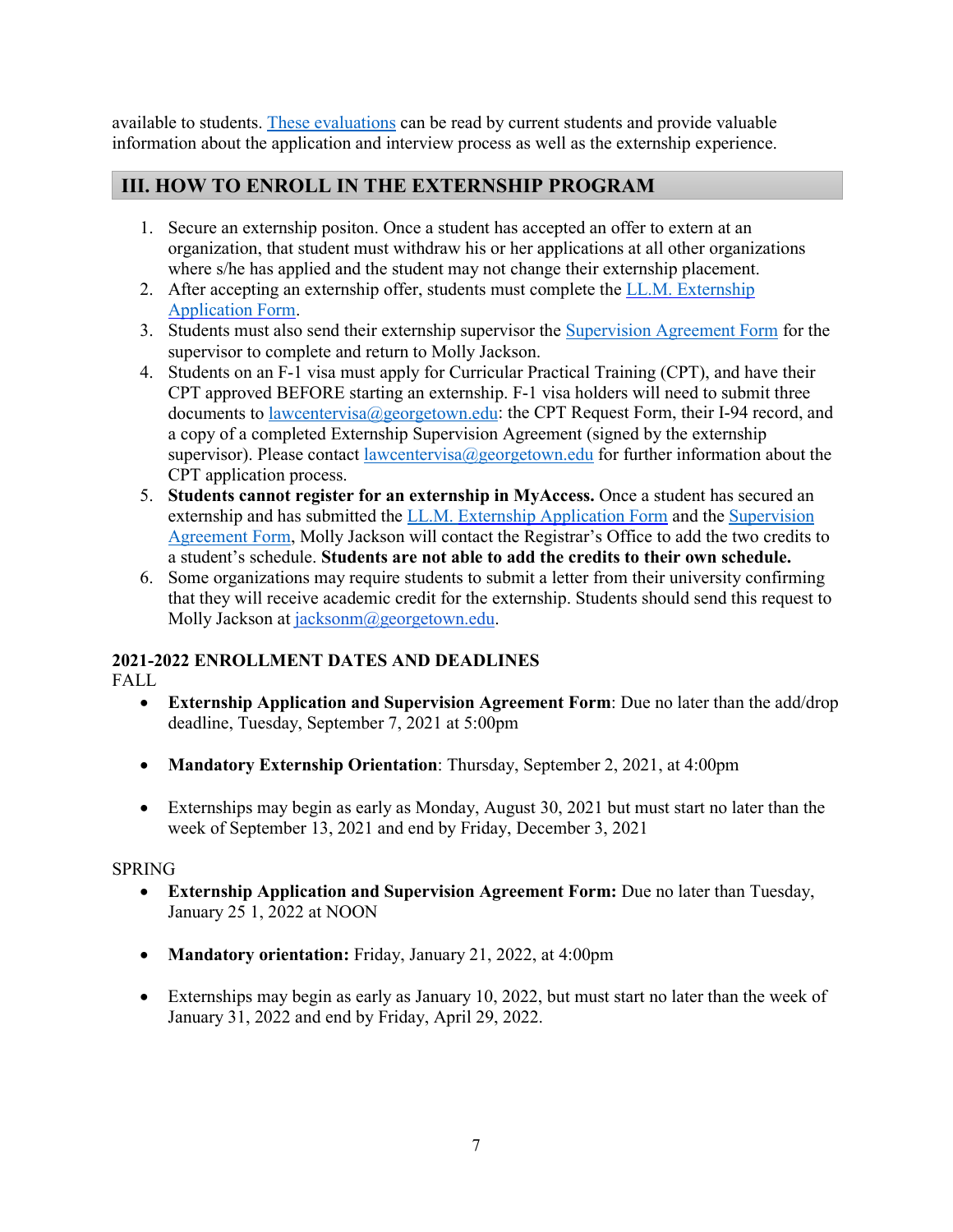# <span id="page-7-0"></span>**IV. OTHER INFORMATION**

#### <span id="page-7-1"></span>**A. Academic Credits**

- Students may only participate in one for-credit externship unless otherwise indicated by their LL.M. program director.
- For foreign-trained LL.M. students, externship credits DO count towards the required coursework for the New York Bar
- Credits generally do NOT count as specialization credits in either the LL.M. degree or certificate programs. However, with permission of a program director, the externship credits may count towards degree specialization credits.

# **B. Supervisor and Student Evaluations**

To ensure the externship experience is proceeding appropriately for both our students and the externship organizations, we require student externs and supervisors to complete periodic evaluations.

At the mid-semester point, both students and supervisors will receive separate Mid-Semester Surveys to gauge how the externship is proceeding up to that point. Separate End-of-Semester Evaluations will be sent to both groups again at the end of the semester. Both evaluations will be emailed from Molly Jackson and should be completed online.

# <span id="page-7-2"></span>**C. Compensation and Reimbursement**

Georgetown Law does not allow students participating in the LL.M. Externship Program to earn a salary or receive other compensation, including summer funding, for the work performed at their externship organization. Students may, however, receive reimbursement from their externship organization, if available, for their reasonable out-of-pocket expenses related to their work at the organization, e.g., for metro transit or parking.

# <span id="page-7-3"></span>**D. Withdrawing from the Externship Program**

Students must receive permission from Molly Jackson to drop/withdraw from an externship.

# <span id="page-7-4"></span>**V. TIPS FOR A SUCCESSFUL LAW SCHOOL EXTERNSHIP**

For some students, an externship will be their first time working in a legal setting. Other students may have worked for years before enrolling in the LL.M. program. Although most organizations will not extend a full-time post-graduation job offer to an extern, this does not mean that an externship cannot significantly help with your job search. The following are tips that all students can keep in mind to make the most of their externship experience.

- 1. Punctuality. Show up on time and complete all tasks by their deadlines. If you are not able to do either of these, let the supervisor know in advance.
- 2. Complete all tasks with excellence. Even the smallest of tasks that may not seem important to you. Ask questions if you need clarification and check in with the supervisor as you make progress. Proofread everything. No typos!
- 3. Take on more work without being asked. If you have finished an assignment and haven't been given something else to work on, find a new one. Don't wait for someone to give you a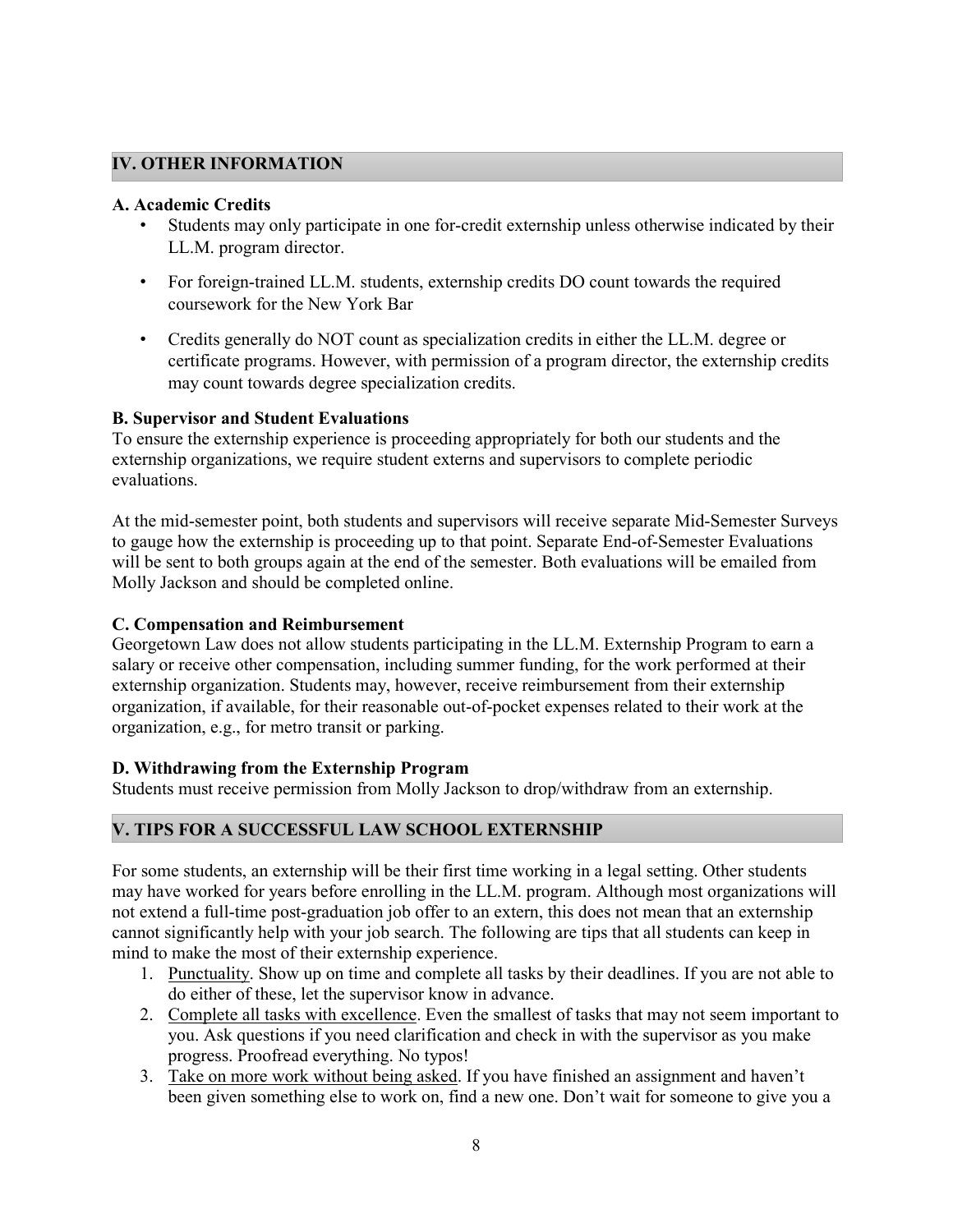task. Instead, take the initiative, and ask if your supervisor needs help on any other projects.

- 4. Be resourceful. Research a topic thoroughly before asking a full-time colleague or manager for help, and take the time to reflect and come up with your own insight or solution before consulting others when you uncover a problem.
- 5. Ask good questions. You want the questions you ask your supervisor or during a meeting to be thoughtful and reflect that you prepared.
- 6. Ask for feedback. Supervisors are very busy and may forget to make time to sit down with you. Don't be afraid to ask your supervisor for time to check in to talk about your work and ask for feedback on how to improve.
- 7. Build professional relationships. Your externship only lasts a few months, but you can make relationships that will last much longer. Get to know the other interns and externs as well as the other people working full-time in the organization. Ask them to lunch or for coffee and conduct informational interviews. Attend as many brown bag lunches and other meetings as you are able to.
- 8. Impress your supervisor. You can accomplish this by being prepared, organized, and doing great work. Learn the best way to communicate with your supervisor and value his/her time.
- 9. Observe the company culture. An externship is also your opportunity to get to know the culture of a firm or organization and what lawyers actually do in that setting and if it's the right fit for you. Observe the lifestyle, personalities and strengths of the people who work there.

# <span id="page-8-0"></span>**VI. EXTERNSHIP FREQUENTLY ASKED QUESTIONS**

# **1. Do externship credits count towards the total number of credits required for graduation?**

Yes. Externship credits count toward the total number of credits required for graduation, but they do not count toward the specialization credit requirements for your LL.M. degree or LL.M. certificate, unless otherwise specified. [4](#page-8-1) For example, for LL.M. in National Security Law students, externship credits do not count as national security law credits.

Also, please keep in mind that the two credits for an externship are included in the TOTAL number of credits a student can take in one semester. Students cannot maintain a course schedule of 13 credits and an externship; the externship must fit within the 13credit limit.

# **2. How do students register for the externship?**

Students cannot register for an externship themselves. We register students once they submit the required documents. We contact the Registrar and they add the externship to a student's transcript.

# **3. What type of writing sample is recommended when applying for an externship?**

It would be best if your writing sample relates to the field you are studying. If not, it should show a thorough legal analysis. If you are coming straight from your J.D. or first degree in law program, you may submit an English-language excerpt from a class paper in which you received a high grade. If you have work experience, you can submit a client memorandum, but ensure that it is redacted and that you have permission from your prior employer. For more information on writing samples, please check the [Office of Graduate Careers Career Manual.](https://www.law.georgetown.edu/wp-content/uploads/2018/08/2018-2019-Career-Manual.pdf)

# **4. How many LL.M. students apply for [externships?](https://www.law.georgetown.edu/academics/academic-programs/graduate-programs/externships/requirements.cfm)**

 $\overline{a}$ 

<span id="page-8-1"></span><sup>4</sup> Check with your LL.M. program director.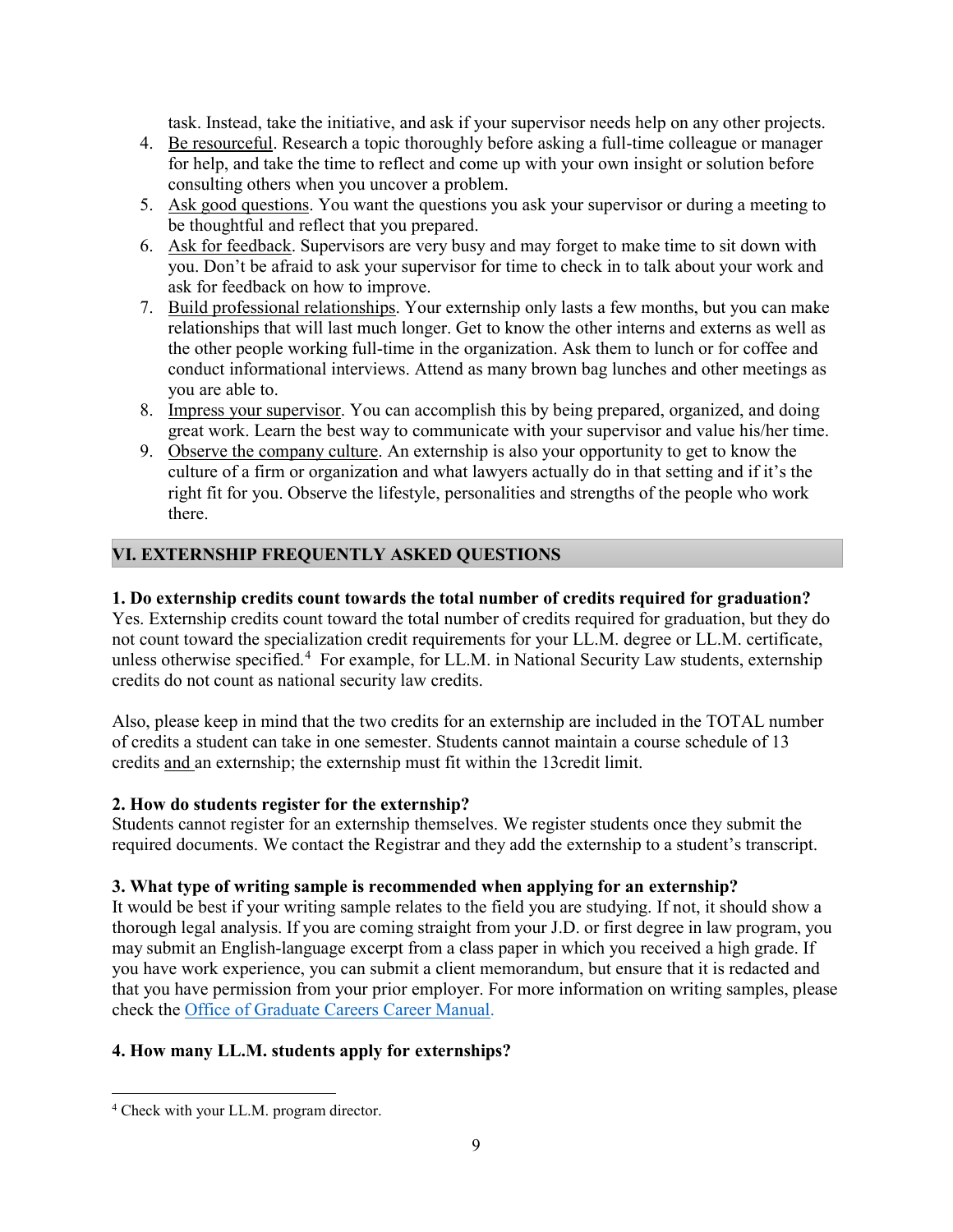As most LL.M. students apply directly to the organization, we are unable to track the total number of students who submit externship applications.

#### **5. Can LL.M. students apply to more than one organization?**

Absolutely. We encourage students to apply to as many organizations as may interest them.

#### **6. Do externships ever turn into full-time job offers?**

Some students may receive a full-time job offer from their externship organization, but this is rare. Most, but not all, externship organizations do not take on an extern with the intention of hiring them after the externship period concludes.

Please note that if you have accepted a full-time job offer with an employer while you are currently completing an externship with a different employer, you should not pursue employment opportunities with your externship employer. Doing so would be in violation of the policies in our Student Handbook.

#### **7**. **If a student is working for an organization while completing their LL.M., can they also do an externship?**

It depends. Some organizations, like law firms, may require a student to suspend or resign from their position with a another firm before they are eligible for an externship.

#### **8. Do all of the organizations listed in the Pre-Approved Externship Database hire non-U.S. citizens?**

No. Many U.S. government agencies have restrictions on hiring non-U.S. citizens as externs. However, foreign-trained LL.M. students who are U.S. citizens may be eligible to apply to many of the U.S. government agencies if the positions do not require a J.D. We have noted citizenship requirements when employers have provided them. If not listed, we do not know the requirements regarding citizenship status and all are welcome to apply.

# **9. Can doing research for a Georgetown Law professor count as an externship?**

No, a research assistant position does not count as an externship**.** Some Georgetown Law professors do hire LL.M. students as paid research assistants. These opportunities are usually posted on [Symplicity.](https://law-georgetown-csm.symplicity.com/students/?signin_tab=0) In addition, LL.M. students are encouraged to reach out to individual professors whose work interests them.

# **10. How can students find out about what it is like to extern with a specific organization?**

Students can look at the externship evaluations from past students in the Office of Graduate Careers. These evaluations are helpful to look at when determining where to apply for an externship or when considering an externship at a particular organization. To access the evaluations, please come to the Office of Graduate Careers during business hours (9:00am to 5:30pm Monday through Thursday; 9:00am to 5:00pm Friday) and ask the Front Desk Assistant to see the externship evaluations binder. Please note that you may not remove the binder from our office.

# **11. Does the externship placement satisfy the New York Bar Pro Bono requirement?**

The state of New York maintains a pro bono [requirement](http://www.nycourts.gov/attorneys/probono/baradmissionreqs.shtml) for all New York Bar applicants. Beginning January 1, 2015, all applicants for admission by examination to the New York Bar must perform 50 hours of law-related pro bono service prior to filing their application. *Because Georgetown Law is not the administrator of this requirement, we cannot officially verify or confirm that a particular activity will count towards it. Consequently, what we have provided below is our best advice based on the*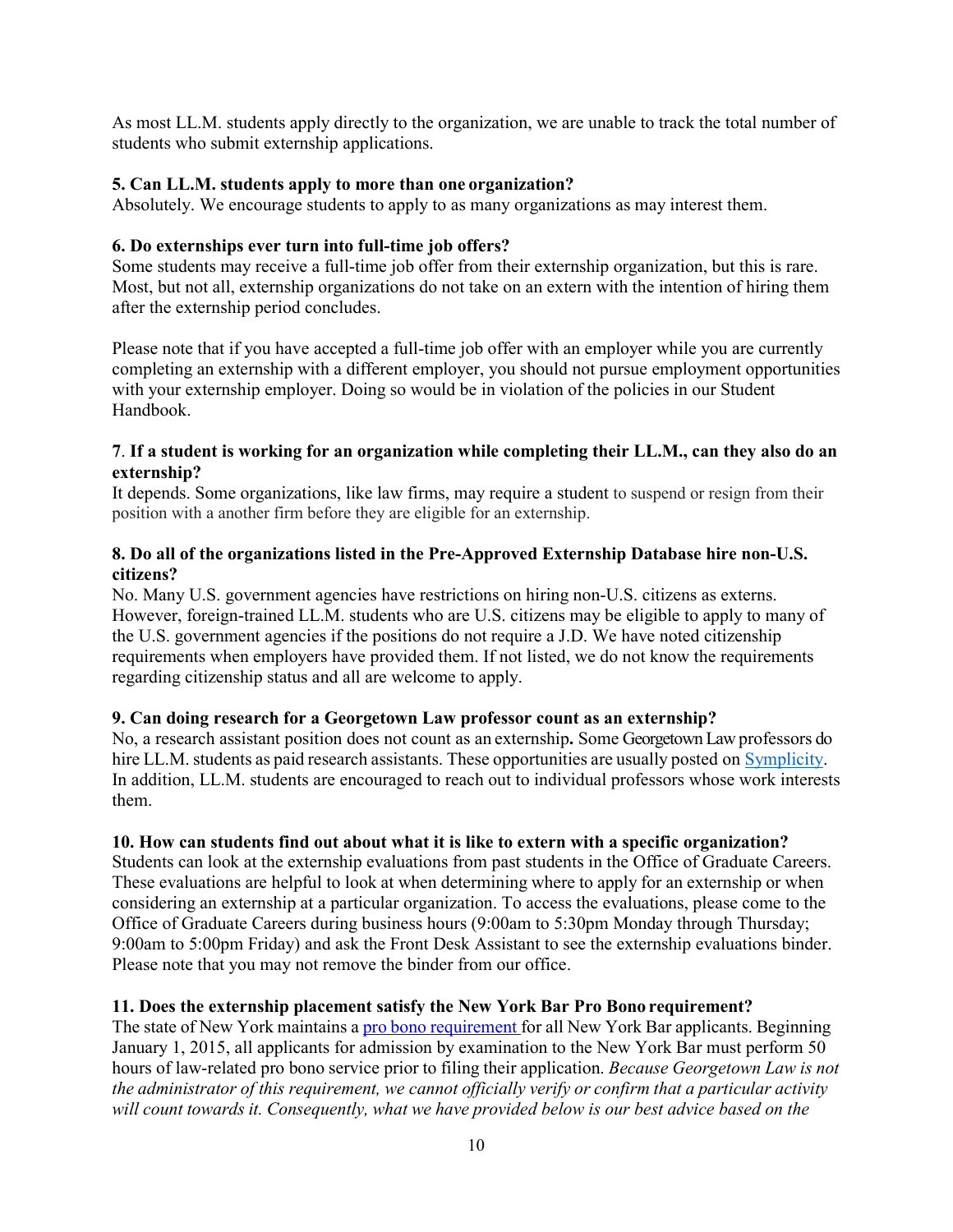# *information publicly available. We recommend that you contact the New York Bar directly with specific questions.*

Under the new rule [\(22NYCRR 520.16\)](http://www.nycourts.gov/attorneys/probono/Rule520_16.pdf), pro bono is broadly defined, though the work must be lawrelated in nature and supervised by an attorney or faculty member who is barred in the jurisdiction where the work is performed. Examples of qualifying activities include:

- Law-school sponsored clinics that provide legal assistance to those who cannot afford representation;
- Externships or internships (even if funded or performed for academic credit) for a nonprofit provider of legal services, legal aid office, judge or court system, Public Defender, U.S. Attorney, District Attorney, State Attorney General, or other federal, state or local government agency or legislative body;
- Private sector pro bono work;
- Law school sponsored projects or programs that serve the poor or disadvantaged (provided the work is law- related and supervised in accordance with the pro bono requirement);
- Law-related work in connection with a faculty or instructor's pro bono work.

Students are permitted to count their externship hours towards the New York Bar pro bono requirement if the work they complete satisfies the requirements of the New York Bar. You should refer to the text of the law or the [Court's guidance](http://www.nycourts.gov/attorneys/probono/FAQsBarAdmission.pdf) on its implementation to determine whether a particular activity qualifies. More information about the New York Bar Pro Bono Requirement can also be found on the [Georgetown Law website.](https://www.law.georgetown.edu/experiential-learning/pro-bono-community-service/new-york-bar-pro-bono-admission-requirement/)

#### **12. If U.S. government employers list that they are looking for J.D. students as externs will these employers accept LL.M. students as well or should students look for positions that are specifically listed for LL.M. students?**

If the organization is in our [Pre-Approved Externship Database,](https://www.law.georgetown.edu/academics/academic-programs/graduate-programs/careers/graduate-connections/Externships/view-externships.cfm) it is interested in hosting LL.M. students as externs. If you are looking at a posting on another list or somewhere else, please read the job requirements carefully.

# **13. The U.S. Department of Justice website for the National Security Division indicates that the organization is looking for second semester 1Ls, 2Ls and 3Ls. Does this mean that the National Security Division will not accept LL.M. students?**

No. Students should still apply for these opportunities. In addition, students should be in touch with the [Center on National](http://www.law.georgetown.edu/academics/centers-institutes/national-security/index.cfm) [Security and the Law](http://www.law.georgetown.edu/academics/centers-institutes/national-security/index.cfm) by contacting Nadia Asancheyev, Executive Director of the Center on National Security and the Law, Georgetown University Law Center [\(na76@law.georgetown.edu\)](mailto:na76@law.georgetown.edu), to obtain more ideas about possible externship opportunities.

# **14. Whom should students contact if they have additional questions?**

If you have additional questions about finding or applying for an externship, please contact the Office of Graduate Careers at [gradprofdevp@georgetown.edu.](mailto:gradprofdevp@georgetown.edu.) Students may [make an appointment](https://www.law.georgetown.edu/your-life-career/career-exploration-professional-development/for-ll-m-students/appointments/) with a career [advisor](https://www.law.georgetown.edu/your-life-career/career-exploration-professional-development/for-ll-m-students/appointments/) or come in during our Drop-In Hours (Monday through Friday from 12:00 p.m. to 1:00 p.m. during the academic year) to speak to a career advisor. If you have additional questions about the process of getting an externship approved for academic credit, please contact Molly Jackson, Director of the LL.M. Externship Program at [jacksonm@georgetown.edu.](mailto:jacksonm@georgetown.edu.) Also, for more information about externships, please see the [LL.M. Externship Program.](https://www.law.georgetown.edu/experiential-learning/externships/for-ll-m-students/)